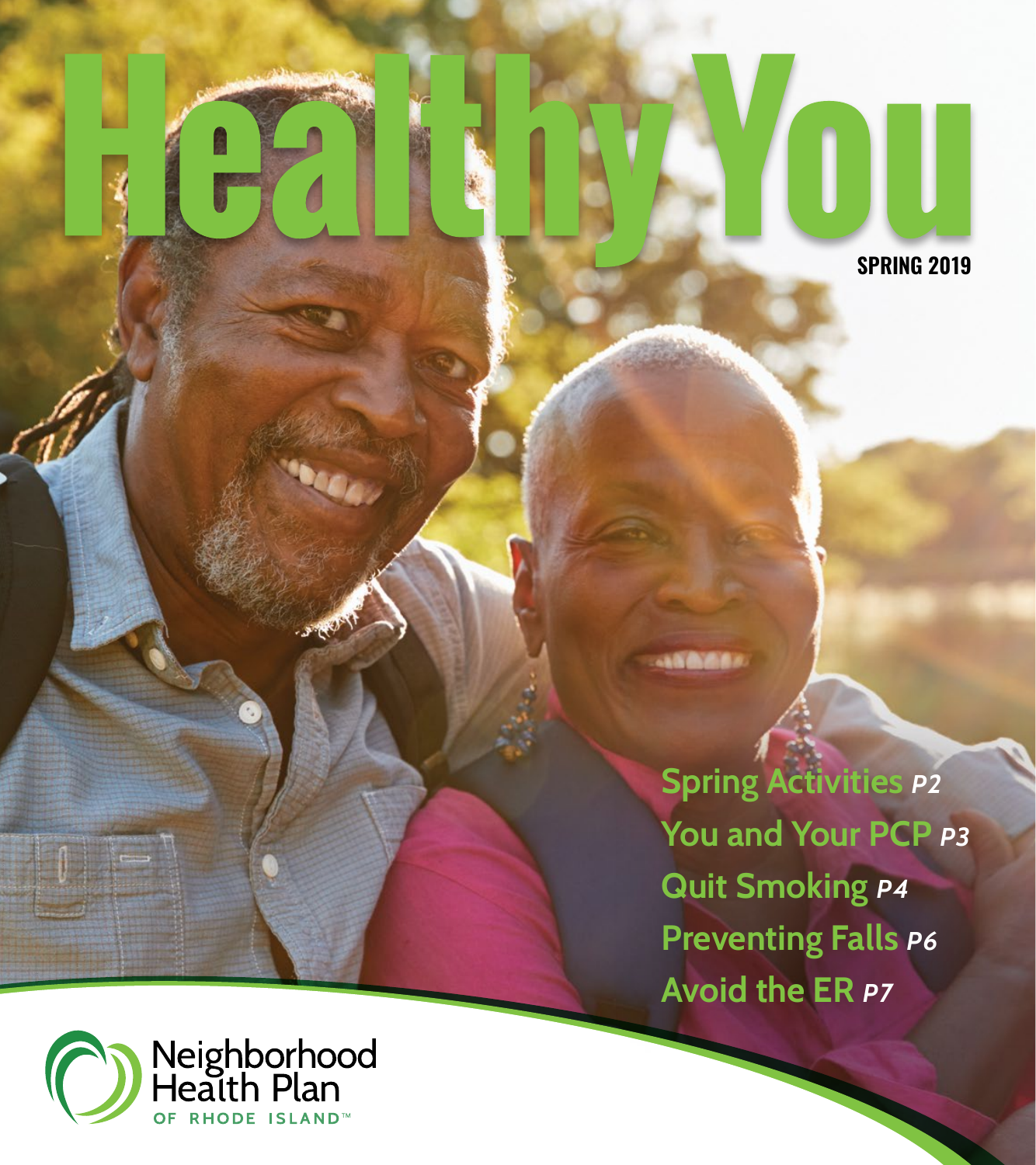## **Spring Activities for Seniors**

*This spring is the perfect time for people of all ages to start up some new activities.* 

It's especially important for people age 65 and over to stay active. Keeping your body moving keeps it healthy. A happy body can have a positive effect on your mood, memory, and your mind as a whole!

#### **Here are a few ideas to help you get started:**

- Start a garden.
- Join a local community group.
- Find a nearby nature trail to walk.
- Take up swimming.
- Take your bicycle out for a ride.
- Try bird watching.

*There are plenty of activities that seniors can do to keep moving this season. Head outside with your own list and enjoy that beautiful spring weather!*

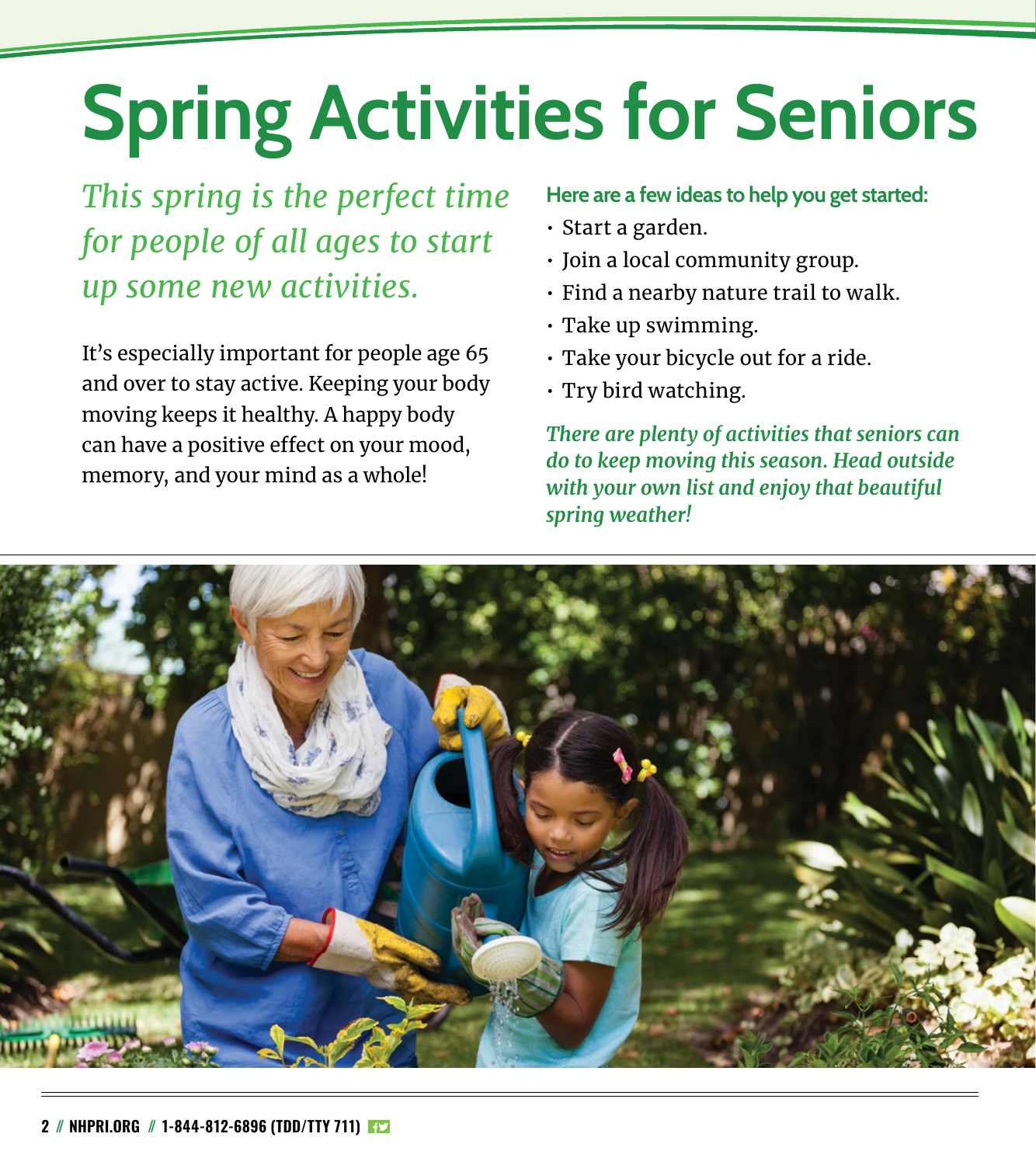

### **Tips for Establishing a Good Relationship with Your PCP**

**An important part of health care is the relationship you have with your Primary Care Provider (PCP).**

The most important part of any relationship is trust. This is especially true with your PCP. Your health can be very personal and you want to feel like you can trust the person you're talking to.

It's important to create a history of your health. Something your PCP can look back on whenever they need to. This lets them know what your health has been like for years. That helps your PCP diagnose any new or lingering issues that might come up.

#### **Here are some tips to help you establish a good relationship with your PCP:**

- > Be prepared for your appointment.
- **>** Write down any questions you have.
- > Don't be afraid to bring a friend or loved one.
- \ Be honest.
- **>** Communicate any concerns or questions you have.
- > Make sure you understand what your PCP is telling you.
- > Do what you can to follow any directions from your PCP.

Having an active role in your health care can lead to a healthier life. Get started by scheduling your yearly check-up with your PCP.

If you need help finding a PCP, or want to choose a new one, please call Neighborhood Member Services.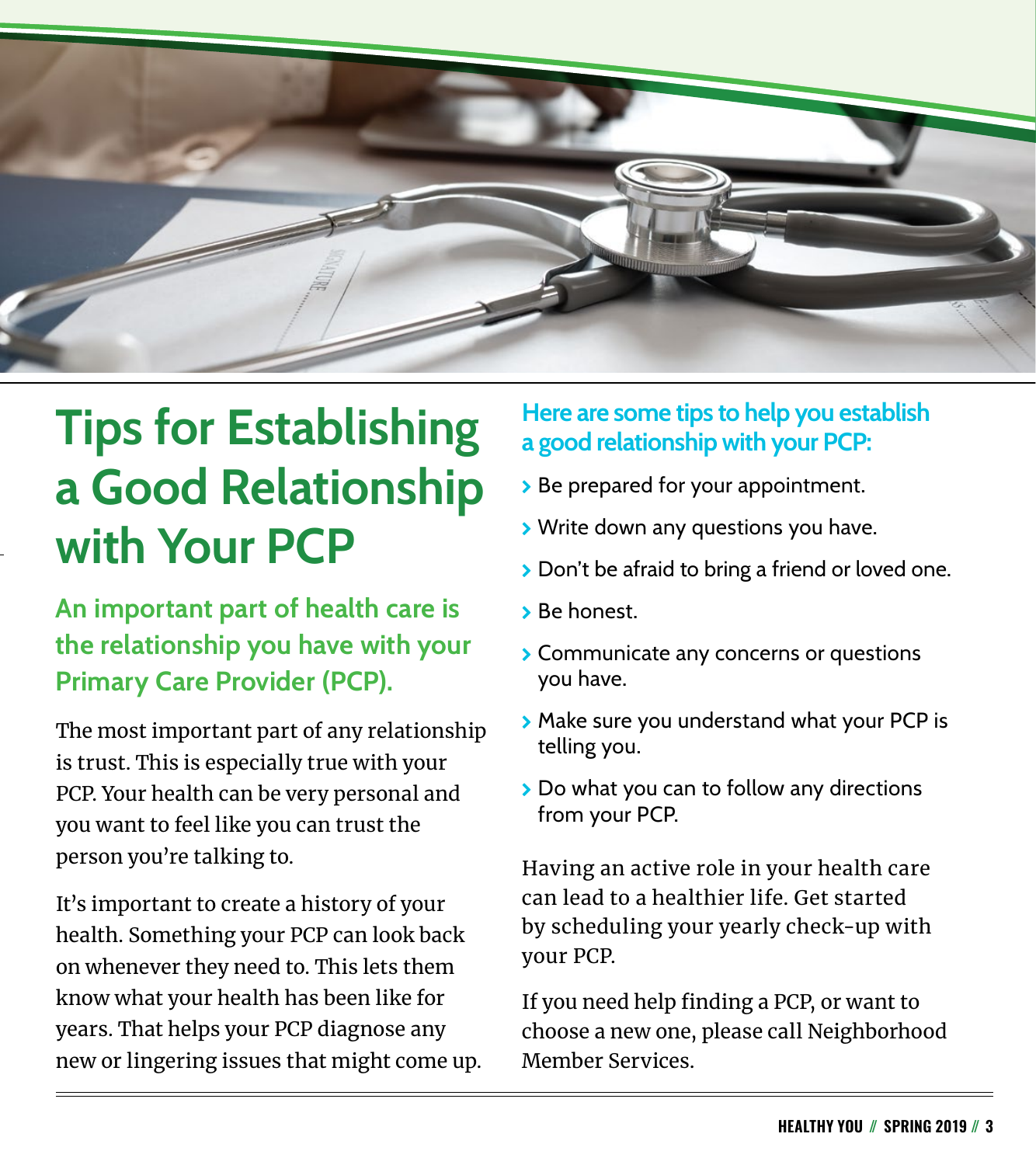# **So, You Want to Quit Smoking?**

**When you decide to quit smoking, you are already on the path to living a healthier life. But the journey isn't over. There are still plenty of steps to take. Health and Wellness Specialist Rosemary O'Brien is here to help with some important questions.**

#### *Q: I decided to quit smoking. Now what?*

A: That's great! Neighborhood has a program called Quit for Life to help you quit. Working together with a tobacco cessation specialist gives you support and education which can be very helpful to your success. These services are provided over the telephone so you don't have to go to appointments. Call Neighborhood Member Services at the number on the back of your member ID card and say you need help to quit smoking.

#### *Q: Is it better to quit cold turkey or use something like a nicotine patch?*

A: It is each person's decision but they should talk about it with their doctor. Research does show that if you use some kind of tobacco cessation aid like the nicotine patch and get help you are two times more likely to successfully quit smoking. Neighborhood does pay for some tobacco cessation aids and this would be discussed when you call.

#### *Q: How will I feel and what health benefits will happen after quitting?*

A: Some things you may notice pretty quickly:

- \ Better breathing
- \ Better sense of smell
- \ Food tastes better
- \ Your breath, clothes and hair will smell better

#### **Some of the health benefits that will happen over time:**

- > Blood pressure drops to normal
- \ Carbon monoxide (poisonous gas) level in your blood drops
- \ Your lungs work better
- **▶ Your risk of coronary heart disease lowers**
- \ Your risk of dying from lung cancer and getting other tobacco related cancers lowers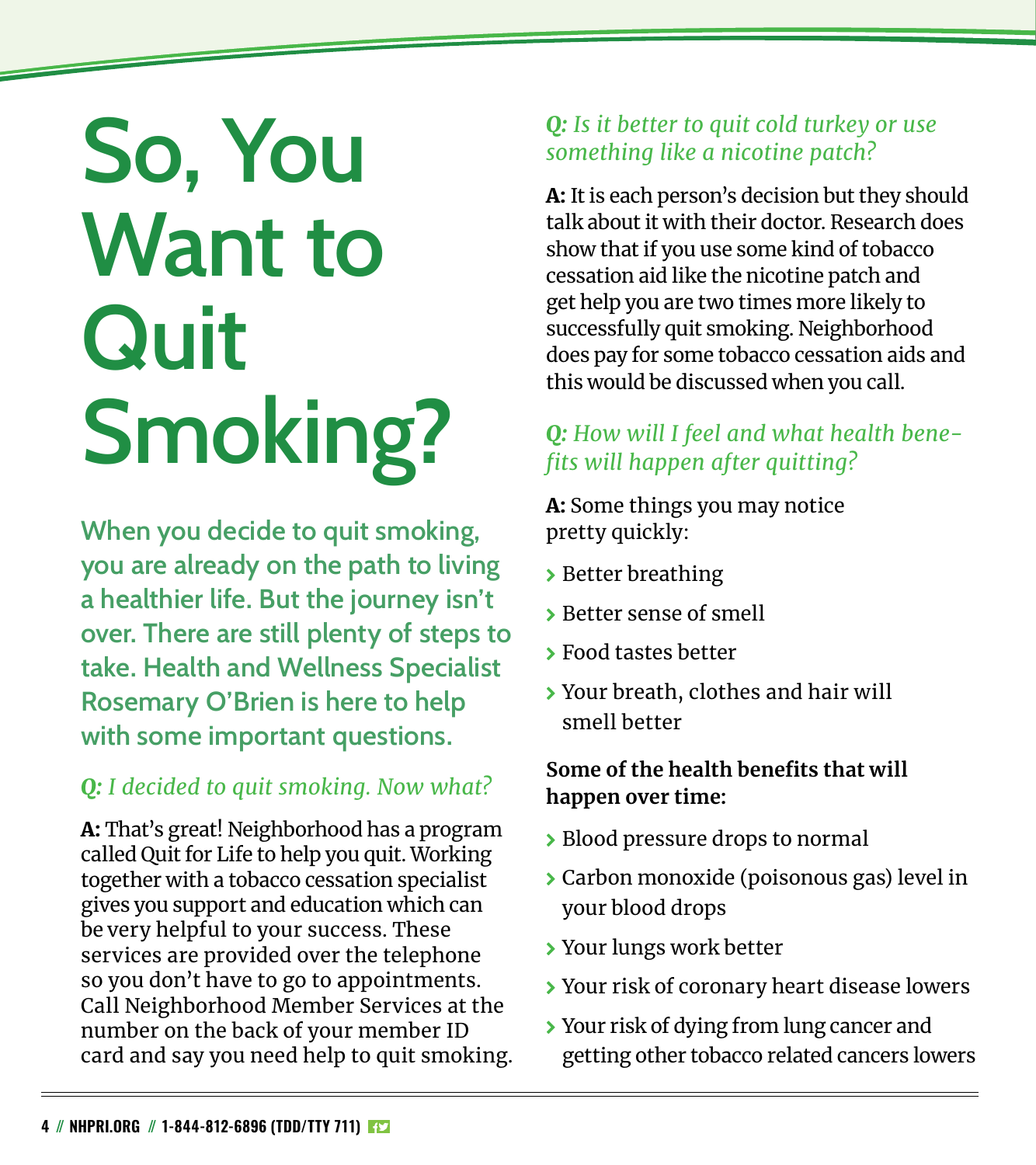#### *Q: What should I do if I have a cigarette?*

A: This can happen while trying to quit smoking. There are *slips* and there is *relapse*. A slip is when you have one or two cigarettes then stop. A relapse is when you go back to smoking daily. The key is to look at what led to smoking the cigarette and think about what you could do differently next time. Then get back on track with quitting.

#### *Q: Are nicotine patches or gum better than smoking?*

A: Nicotine patches and gum contain nicotine but cigarettes contain nicotine and create more than 7,000 chemicals. At least 69 of these chemicals are known to cause cancer. Nicotine patches and gum should be used to replace the same amount of nicotine from the number of cigarettes you smoke every day. This helps prevent nicotine withdrawal when you are quitting smoking. It also helps you to work on changing behaviors and work on the psychological piece of smoking without having withdrawal.

#### *Q: I've tried quitting before and failed. How can I make this time different?*

A: Most people try to quit smoking many times before they are successful. Quitting smoking is a process. It is important to look at past quit attempts to see what worked and what did not. You can then use what worked to help you this time. Past quit attempts are not failures. They are learning experiences that you can use to help you. Getting help and using some kind of tobacco cessation aid can help.



*It isn't easy to quit smoking but it can be done. Remember that you are not alone. Talk to your doctor and ask for help. You will be healthier, you will feel better and you will save money. Neighborhood can help.*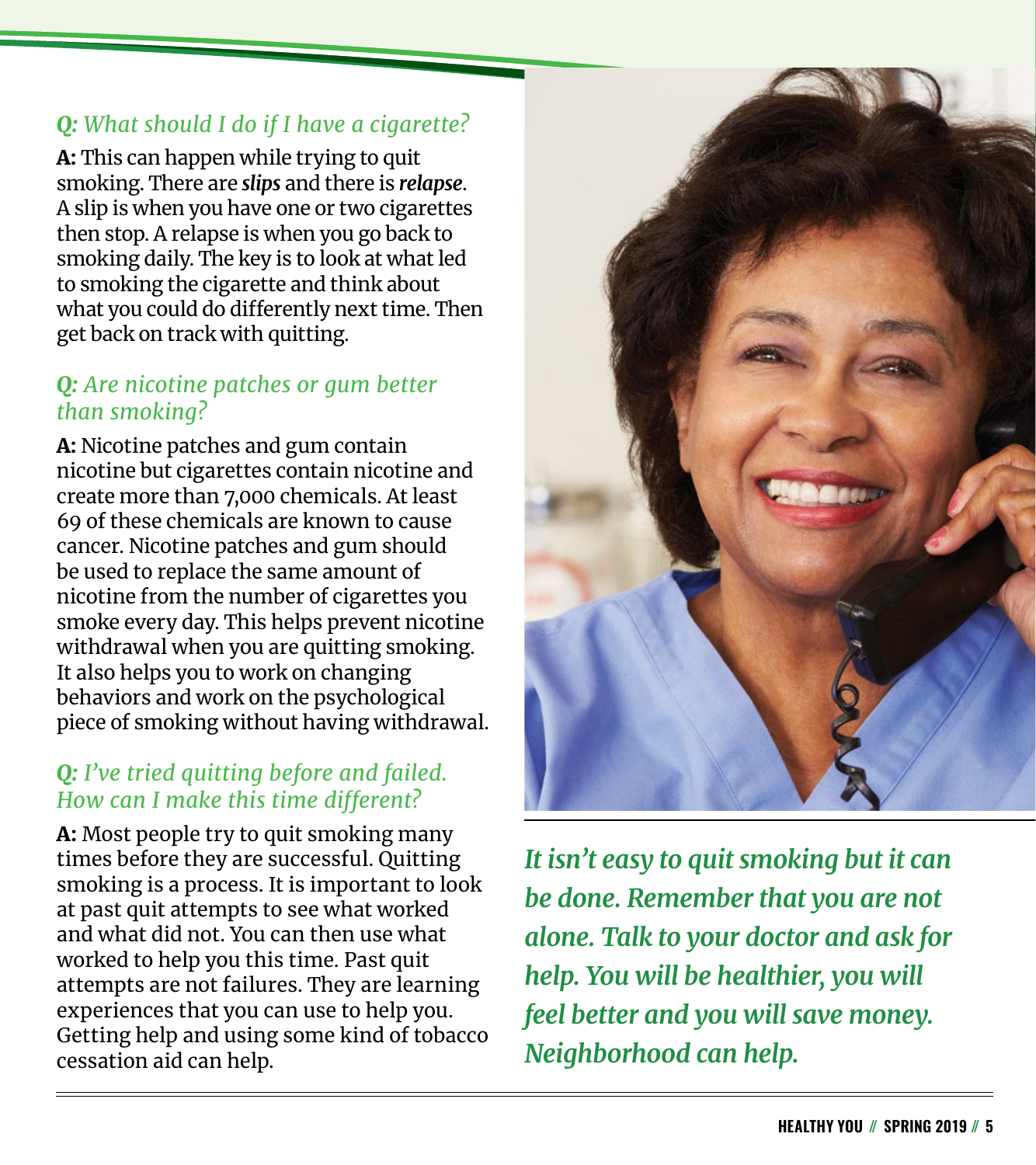### **Preventing Falls at Home and On the Go**

**Falling can lead to a serious injury. There are things you can do at home and on the go to prevent falls. These tips will help you stay safe and avoid a trip to the emergency room:**

- 1. Talk with your doctor if you are worried about falling. Your doctor can help you get the supports you need to stay safe.
- 2. Make sure your home is well-lit.
- 3. Remove rugs, wires and clutter from walkways.
- 4. Wear non-slip shoes that fit right.
- 5. Install grab bars for support inside the bath tub and next to the toilet.
- 6. Always use the handrails on stairs when they are available.
- 7. Take your time and slow down going from one place to another.
- 8. Try balance exercises, if your doctor says it's okay.
- 9. Get your eyes tested regularly and always wear your glasses when you need them.
- 10. Avoid sitting in chairs or sofas that make it difficult for you to stand up.



**Neighborhood can perform home safety evaluations, fall risk assessments and make equipment recommendations to keep you safe in your home. Call Neighborhood Member Services to learn more.**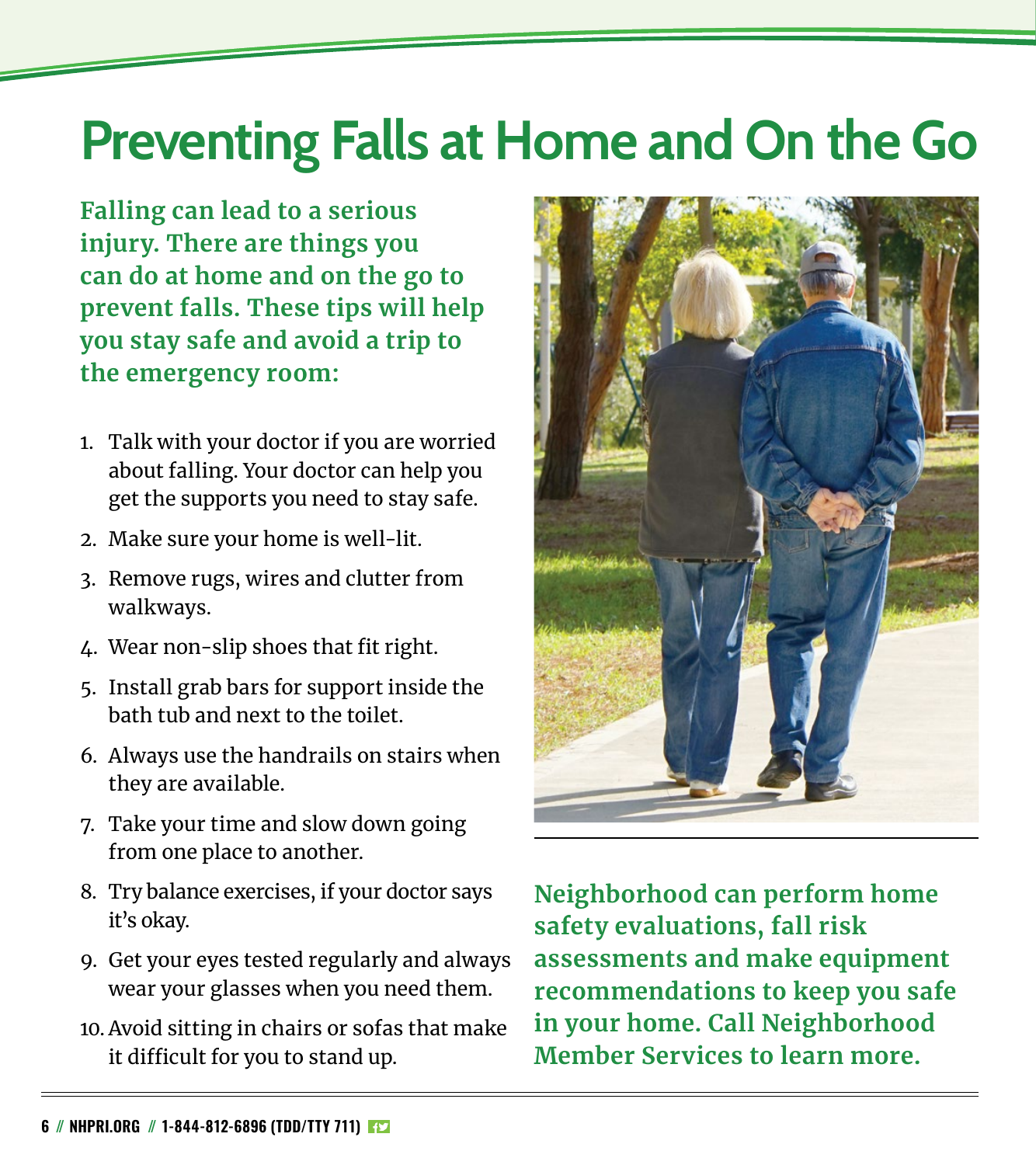## **Avoid the Emergency Room – Unless it's an Emergency**

The emergency room is not always the best place to go for medical care. If you are not sure if it is an emergency you can call your primary care provider (PCP) office at any time. They will tell you when to go to the emergency room or their office. For things like minor cuts, ear aches or cold symptoms, a trip to your PCP is a better choice.

**In a medical emergency, call 911 and ask for help or go directly to the nearest hospital.**



*Healthy You is published by Neighborhood Health Plan of Rhode Island for its members. The information is intended to educate its members about subjects pertinent to their health and is not a substitute for consultation with their provider. ©2019 Printed in U.S.A.* 

*For more health tips and resources, visit www.nhpri.org/CurrentMembers/YourHealth or call Neighborhood Member Services at 1-844-812-6896 (TDD/TTY 711).* 

*Neighborhood Health Plan of Rhode Island complies with applicable Federal civil rights laws and does not discriminate on the basis of race, color, national origin, age, disability, or sex.*

*Spanish: ATENCIÓN: Si habla Español, tiene a su disposición servicios gratuitos de asistencia lingüística. Llame al 1-844-812-6896 (TDD/TTY 711).* 

*Portuguese: ATENÇÃO: Se fala português, encontram-se disponíveis serviços linguísticos, grátis. Ligue para 1-844-812-6896 (TDD/TTY 711).*